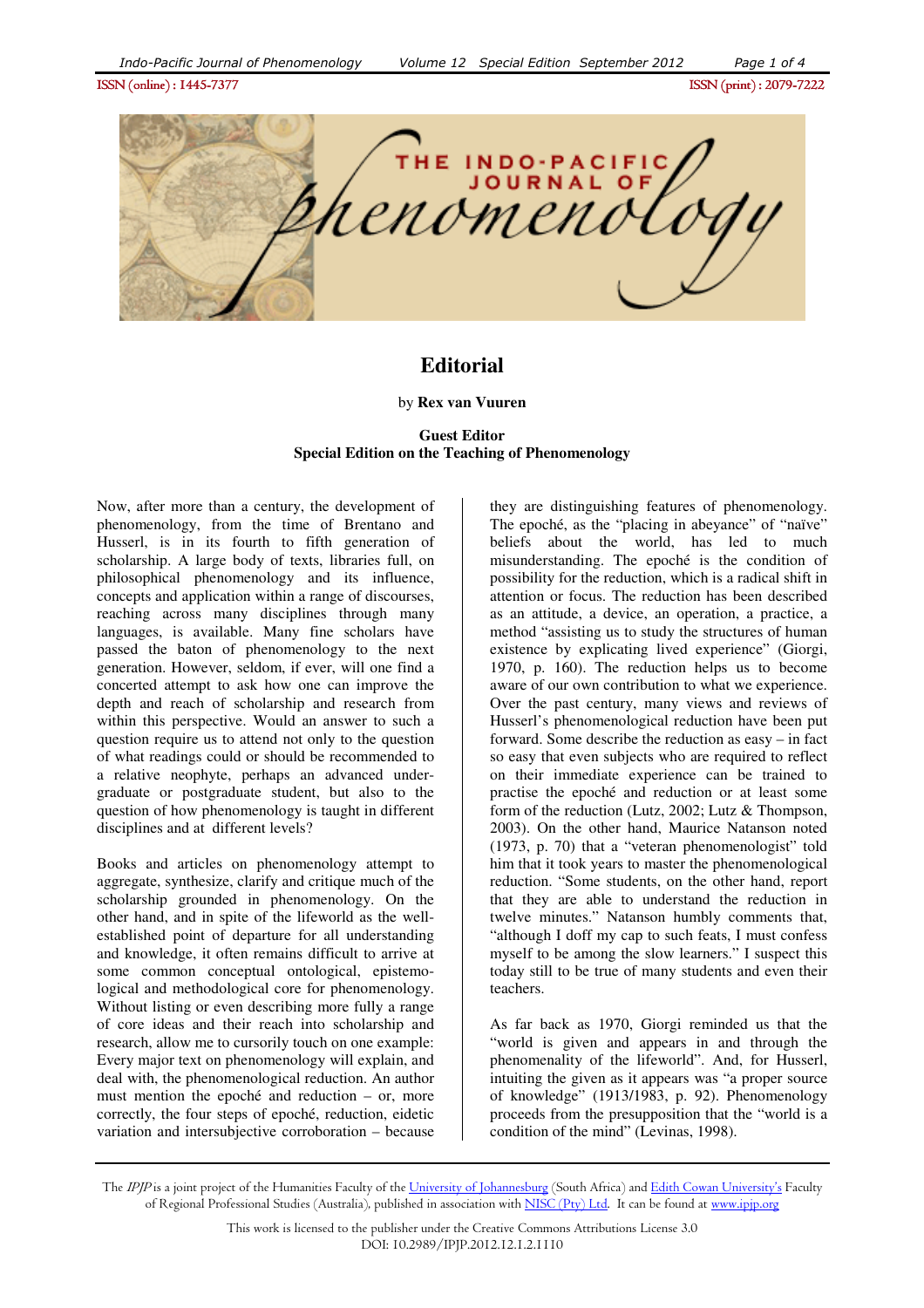Some years ago, Jean-Luc Marion (1998, p. 85) asked "What provokes the given to appear?" Without hesitation, he answers: the reduction. Yes, it might be intuition that authorises an appearance, but there is, according to Marion, no givenness without reduction, and no reduction that does not lead to givenness. This strong position echoes Levinas, who also made much of the reduction. He went so far as to state that the phenomenological reduction is a method of spiritual life through which our freedom can be rediscovered. But then Marion (1998, p. 53) would warn us that, while objects appear and are perceived, they are not lived. Therefore, do not confuse the experience and the appearing thing. The word "phenomenon" first applies to the lived experience in which, secondly, it appears.

On the other hand, Ricouer (1998), following Merleau-Ponty, argued that Husserl's "bracketing" – one of the moves in the reduction, as a suspension of presuppositions as a starting point – is an illusion. Consequently we cannot simply describe meanings as they appear; we are also obliged to interpret meaning as it conceals itself.

Rightly understood, the reduction functions or operates like a distillation process, distilling the essence (of a phenomenon). The reduction, in such a view, is not a concept or a doctrine, but an operation necessary to bring "the semblance of appearing to the appearing of phenomena as they are" (Marion, 1998, p. 46). The reduction "dissolves" the phenomenon, just as a distillation leads to a reduced solution.

So, can one – and how does one? – teach the "reduction", which in itself is a cognitively complex process and an often misunderstood term?

The phenomenological reduction is an operation through which the mind suspends the validity of the natural things of existence in order to study its meaning in the thought that has constituted it (Levinas). The reduction is a process by which the given becomes consciousness, or where the given becomes visible, where the unseen becomes seen. The reduction operates like an electric resistor, transforming unseen or invisible movement into light. The more pressure from the given, the more resistance required to reveal a phenomenon (Marion). However, there is always an excess of the given, a surplus of the visible – the stream of consciousness. The reduction, a way of looking, is also a way of managing the excess. The way to manage the excess is to frame it in a frame like the frame of a painting. The original as excess or surplus can only be managed as a resemblance, a re-presentation, and not as a construction (Levinas). A painting is a resemblance, and the resemblance provokes more vision, "more" to see, summons the look more than

the "original" does. Therefore, Marion claims that the reduction, like a painting, produces phenomenality, and, by privileging the resemblance, the reduction, like art, takes possession of phenomenality.

The reduction can thus be presented by way of three analogies: a distillation process, an electric resistor, and the frame of a painting. The reduction is not a process of analysing the meaning of words or merely studying the etymology of words in the hope of recovering or reducing the excess of meanings. The reduction is a way or a process of discovery of how the world is constituted, giving voice to the phenomena. Toward this end, descriptions are essential. Of course, the question of how truthful our descriptions are, how to re-present reality as best we can, is a never-ending quest.

The four contributions to this special edition of the *IPJP* on *The Teaching of Phenomenology* come mainly from phenomenological psychology. Answers to the question as to how one teaches phenomenology are infinitely varied and reflect precisely the journey that any student/scholar has to undertake to cultivate the open mind and open heart required in order to understand how a phenomenon is given to consciousness, how it is structured, appears and is experienced.

The reflections on the teaching of phenomenology offered in this edition are prime examples of scholars, drawing on years of experience, contributing to the development and improvement of phenomenology, whether conceptually or methodologically. Not only are the specifics of the phenomenological reduction challenging to convey, but elucidating the general intent of the phenomenological method can also be very challenging. George Kunz, in his contribution, explains inter alia how he guides students to counter the main characteristics of the methods of science by helping them to appropriate the topics of general psychology from a phenomenological approach, grounding his work in Levinas's ethical philosophy, and thus seeing psychology (and, for that matter, all human science disciplines) as a moral science. The contribution of Shaun Gallagher and Denis Francesconi reflects how the teaching of phenomenology – with teaching conceived in its broadest sense to include guidance of advanced researchers engaged in qualitative research, as well as interdisciplinary dialogue and collaboration – can contribute to new scientific advances in not only the traditional human scientific disciplines such as psychology, education and nursing, but also in the cognitive neurosciences. Most importantly, this contribution argues for a continued dialogue at the interface between phenomenology and cognitive science.

The thrust of this paper derives primarily from the authors' teaching experiences at the interface between

The *IPJP* is a joint project of the Humanities Faculty of the <u>University of Johannesburg</u> (South Africa) and <u>Edith Cowan University's</u> Faculty of Regional Professional Studies (Australia), published in association with <u>NISC (Pty) Ltd</u>. It can be found at <u>www.ipjp.org</u>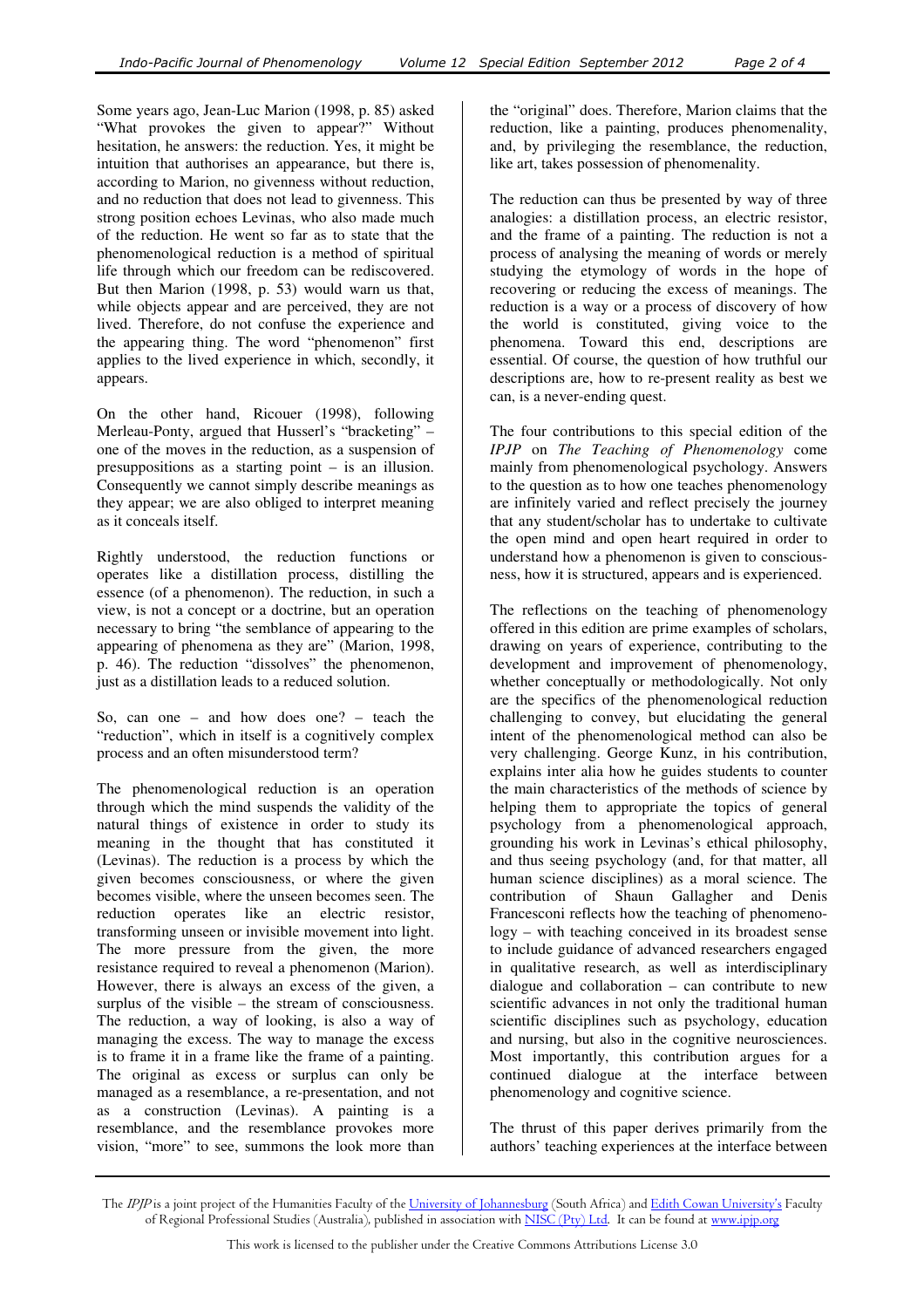education science, cognitive science and neuroscience, which Francesconi describes as "the birth of a mixed new scientific field". A look at the institutions to which they belong as listed confirms and reflects this new mixture. Although written in English, this new mixed field also reflects a mixture of European languages and higher education institutions – in this case, French and Italian.

The examples and references are all taken from the work of colleagues in this mixed field. They are all participants in research on consciousness as reflected by articles in the *Journal of Consciousness Studies*. The reader will be introduced to a range of members of this scholarly community.

The approach is to focus on the phenomenological method rather than on history and origins. The method must assist the researcher in accessing lived experience. But placing the discourse at the interface between pedagogy, cognitive science and phenomenology leads to some novel uses and broadened appreciation of the possibilities of phenomenology. This focus confronts phenomenologists with the question of "naturalising phenomenology". If we understand this concern, then we recognise that there are several ways in which cognitive scientists can use phenomenology. Varela's neurophenomenology, for instance, places the phenomenological method squarely in an experimental situation in which not only the researcher but also the subjects are trained in the phenomenological method. On another level, the experimental design of neuroscientists can be informed by phenomenology by means of the notion of "frontloading phenomenology". And, in the interview situation, examples from Petitmengin's work are given of what it involves to track an experience rather than an opinion or explanation of an experience. (See e.g. Lutz & Thompson, 2003)

All four contributions demonstrate the importance of both continuous dialogue with other psychological movements and remaining in close touch with phenomenological philosophy. Respectively, they also demonstrate different styles in presenting and explaining, applying and exercising phenomenological ideas. Steen Halling's paper proceeds from the assumption that "phenomenology is not just a style of thinking, but also of perceiving and acting", and is oriented towards showing "how through specific assignments and practices phenomenological research can become personally as well as professionally meaningful for students". As a teacher, he guides students to give their full attention to the appreciation of human experience.

Halling places personal (first person) experience at the centre of his teaching. He wants students to appreciate the value of experience and how to "get to (the essence of) experience", reflecting on experience as a valid exercise rather than running quickly to "other sources" of authority and explanation. In learning how to slowly move with and in, to dwell with the implicit and explicit, tacit knowledge is a key discovery for students. Providing a structure such as Giorgi's method is very helpful, as also is working in (dialogical) groups. Halling wants to arrive at a point where students have appropriated a respect for and understanding of the value of lived experience, along with a way of practising phenomenology which is "restorative", edifying and "deeply satisfying".

Reading Steen Halling's paper leads me to ask how an individual achieves a sense of intellectual agency and ownership of experience and reflection on phenomena. It asks for some understanding of the visible and invisible of the process of appropriation of insight and knowledge.

Scott Churchill's contribution recognises that, in phenomenological research and thinking, the starting point is first person singular experience, often moving to the collective "we" experience, and easily shifting toward the third person perspective. But Churchill provides us with a most provocative challenge: "If today's phenomenologists are not yet at home dwelling reflectively in second person perspectivity, it is nonetheless the case that there is a necessary shift from first person singular to second person awareness the moment we embark on the task of an ethics". The value of this contribution is not only the elaboration of "the meaning of taking up one's role as a 'witness' of behaviour in the mode of second person perspectivity", and, in particular, the elucidation of the notion of the "reversibility of flesh" as allowing for a deepening of the encounter between self and others, but that Churchill also offers the reader a sketch of his history in teaching phenomenology, including some exercises that he uses to teach a special mode of observing both human and nonhuman expression. His travel back into his reading and teaching history, with an inspirational return to Kohler and von Uexkuell – and then attempting to feel what Churchill felt/experienced in his dance with the bonobo – is very rewarding.

The contributions to this special edition of the *IPJP* not only capture how some core ideas from the past have been appropriated and "lived" by the authors, but also reflect the frontiers and promise of phenomenology.

The IPJP is a joint project of the Humanities Faculty of the University of Johannesburg (South Africa) and Edith Cowan University's Faculty of Regional Professional Studies (Australia), published in association with NISC (Pty) Ltd. It can be found at www.ipjp.org